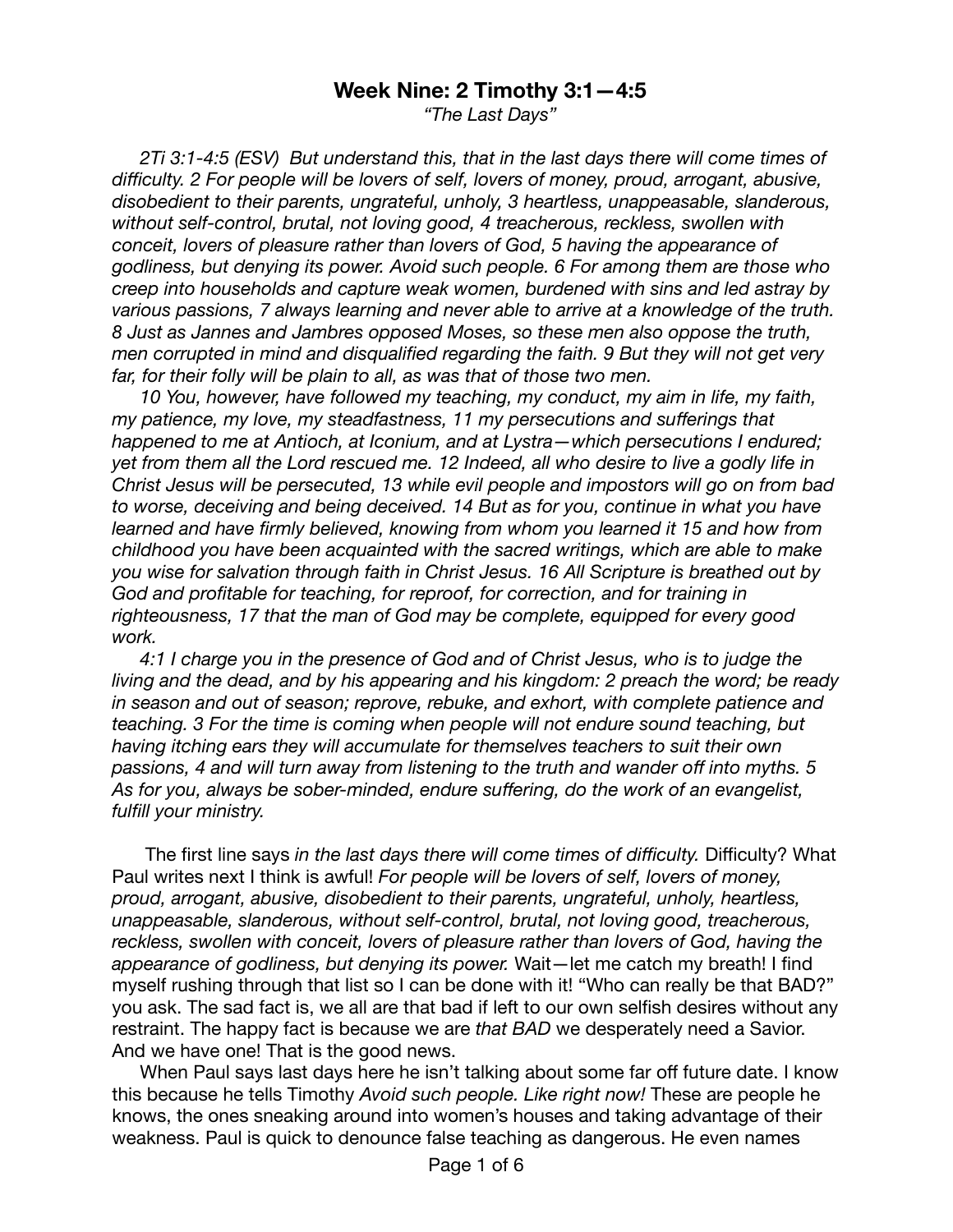those who spread it, like Hymenaeus and Philetus. And he names the ones he avoids,

like Hymenaeus (again) and Alexander. He said in 1 Timothy he simply turned them over to Satan so they could learn *NOT* to be false teachers. Obviously, Hymenaeus hasn't learned yet. What is more scary than the traits in Paul's list is the thought "We are living 2,000 years later so things *MUST* be worse!" They are. But we don't seem to notice. Or maybe we just don't care? The wonders of our technology and the comfortable lives it helps us create seem to make up for it. Or mask it with



humor, like this cartoon. Tragically, one of the masks we wear is our "religion" mask. Paul says *people will be lovers of self… lovers of pleasure but not lovers of God,* all the while *having,* or holding on to, *the appearance of godliness, but denying its power.*  There is all that dark and willful stuff in between *lovers of self… lovers of pleasure* but we are still religious! This is a good description of what Augustine called "man's disordered loves" that he said was at the heart of all sin. Our loves are directed at everything but God. The rituals and the creeds continue on because they make us *feel good* and good feelings are pleasurable, but there is no hope, no Savior, and of course, no King (to tell us what to do) and no Judge. It is purely external "godliness" and it lacks any true character. Paul knows what Jesus meant when He confronted the religious men in Israel. *"Woe to you, scribes and Pharisees, hypocrites! For you are like whitewashed tombs, which outwardly appear beautiful, but within are full of dead people's bones and all uncleanness. (Matt 23:27) Uncleanness,* just like all the things in the list above*.* Jesus chose the perfect word: *hypocrite.* It means to wear a mask. To hide what is really on the inside. Paul had been one of those guys.

This is not the first time the world has confronted a period known as *the last days.* It happened in the last age. What age was that? Before the big flood. *The LORD saw that the wickedness of man was great in the earth, and that every intention of the thoughts of his heart was only evil continually. (Gen 6:5)* The Lord is describing exactly what Paul tells us here but without the long list. If He had done a list would people have noticed? He wanted them to. He was grieving over what He sees man doing to His Creation. *And the LORD regretted that he had made man on the earth, and it grieved him to his heart. (6:6)* It is breaking God's heart! He feels regret. Not a good feeling. He makes a decision. *So the LORD said, "I will blot out man whom I have created from the face of the land, man and animals and creeping things and birds of the heavens, for I am sorry that I have made them." (6:7)* He is going to remove anything that breathes, including every human, from the face of the earth. But *NO!* God sees one man and decides to *favor him,* that is *o*ffer him grace. Here's the deal. God tells him "I will let you live and you will serve ME." You know the rest, I am sure. Noah builds the Ark, everybody sees him build the Ark, they know why he is building the Ark, and if they want to go with him in the Ark, it is an open invitation. But there are no takers. They don't believe him? Or they just don't care?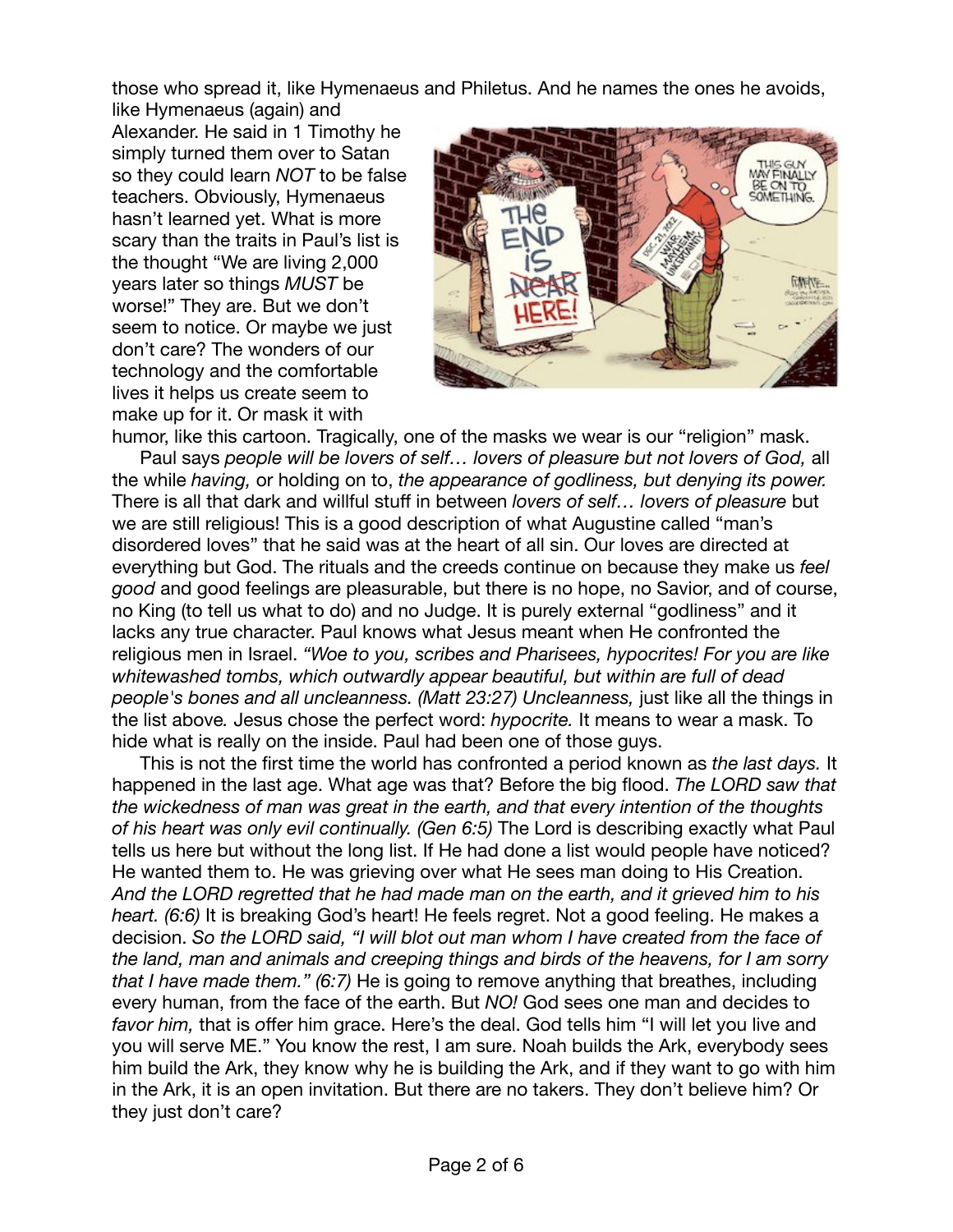If you are a science guy reading this you may think this flood thing was not a real event. Just a story. But Jesus talked about Noah as a real honest-to-goodness person who experienced the *last days* and lived to tell about it. He became the actual *Father* of the age we are living in right now. Jesus uses Noah's life and the flood to tell us what *the last days* of the age in which we are living right now will look like. *For like those days before the flood they were eating and drinking, marrying and giving in marriage, until the day when Noah entered the ark…* Do you notice how they are living? Looks really normal to me. Where's all the stuff Paul just wrote about how bad we are, and how bad they will get? The things is, Jesus only describes what they are doing, we can't see their hearts. God can. *…and they were unaware until the flood came and swept them all away…* Unaware? Unaware of what? Everything going all the way back to when God grieved over these people 120 years before. Unaware of God, unaware of His grief, unaware of the promise of judgment, and unaware that if they would just listen to Noah, which would be the same as listening to God, they would get into the boat and they could be saved from the wrath of the flood. …*so will be the coming of the Son of Man. (Mat 24:38-39)* The exact same thing is true today, at least according to Jesus and Paul. Jesus says when He, the Son of Man, comes back it will be the same. People who are unaware that a terrible judgment is coming, a judgment that will bring in another age, a New Age, when the Kingdom of Heaven will arrive and Jesus will rule as the Son promised to King David. As Gabriel told Mary, *He will be great and will be called the Son of the Most High. And the Lord God will give to him the throne of his father David, and he will reign over the house of Jacob forever, and of his kingdom there will be no end. (Luke 1:33)*

When Paul said *"AVOID such* unaware *people",* what does he mean? Does it mean stay completely away from people? Noah didn't. He built the Ark right in front of everybody. How could you even hide a project like that? Genesis scholar Tim Chaffey says "*[The] possibility is that Noah hired people to help him build the Ark…just like today, ungodly people may have been willing to work for a godly man."<sup>2</sup>* People helped him build it, yet they didn't believe in the reason he was building it. Or in the God who told him to build it. Then there is Jesus. He went right out among the worst people and let them know what he was doing. He proclaimed He was bringing a Kingdom, and that also meant judgment—like the flood—only *worse!* Jesus was very public about what He was doing. He knew it would get Him killed, but then, that is why He came. He will bear the *flood of God's wrath for us!* That is why Paul does not stop with the command *AVOID.* He tells Timothy to *PREACH: …PREACH the word; be ready in season and out of season; reprove, rebuke, and exhort, with complete patience and teaching (4:2)* And this is a public proclamation, one that everyone can hear, one that some will find offensive, or ridiculous, or they won't care at all. They are busy with weddings and dinners and going to their favorite temple. But Paul knows many are believing this Gospel. In Ephesians he tells us every person who surrenders to this new King is like a stone in the building set on the foundation of King Jesus and the Apostles. This is the Church in the world that *grows into a holy temple in the Lord. In him you also are being built together into a dwelling place for God by the Spirit. (Eph 2:21-22)* The Church is an Ark of refuge from the wrath to come in these *last days,* but it is so much better than Noah's Ark. His Ark landed on a mountain somewhere and rotted away. Our *ARK* is indestructible and will last forever as part of Christ's glorious Kingdom. And Jesus gives us the honor of doing the actual work the way His Father wants it done. Jesus is like the better Noah who also works with us as our head as well as our foundation. And to think there are still people working with us who have no idea why the Church is here,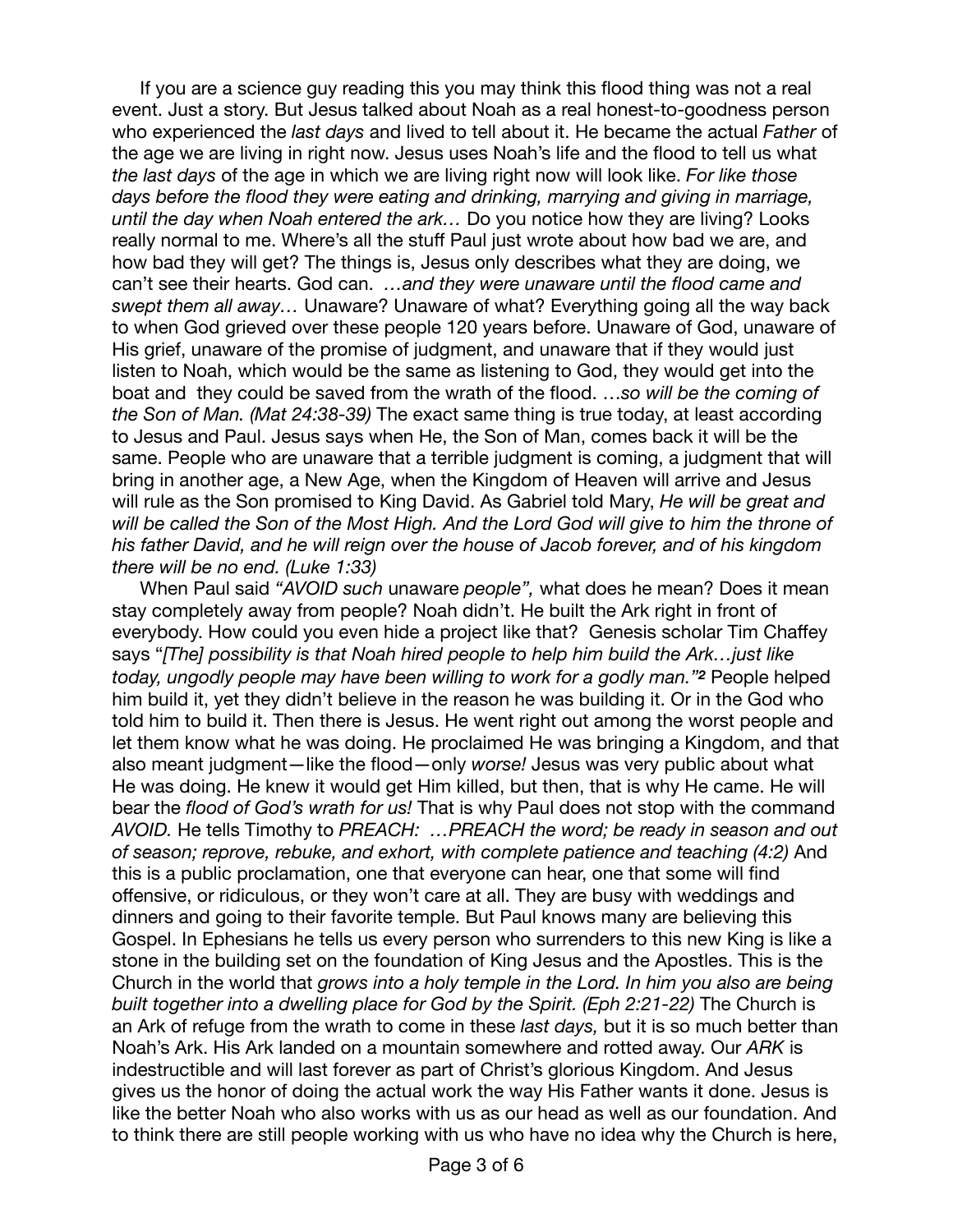and what is coming. We may not be in the same age Noah was in, but we humans are still the same.

The real heart of this letter to Timothy, both letters actually, is the relationship these two men have. Timothy is much younger than Paul, perhaps by more than 20 years. Paul has so much affection for Timothy he calls him *my true son* and *my beloved child*  in his greetings. Paul not only sees himself as a father but as a commander, like a centurion, who is entrusting the command of his army to a younger officer. We see this when he says *I charge you …* in 4:1 *(also 1 Tim 5:21, 6:13).* And to show how seriously Paul considers this solemn "transfer of authority" he calls on God the Father and Christ Jesus as witnesses. I think the most important relationship of all is Paul as Timothy's mentor, his *Rabbi,* his teacher. Timothy is a disciple. A disciple is a learner and a follower. In the building trades we call them apprentices, people who learn by watching a master. In medicine we call them residents as young doctors, who have studied all the books and now must learn to practice under the hand of an experienced physician. Timothy began to travel with Paul on his second journey, when Paul came back to Lystra. He has seen the highs and the lows of Paul's life. He understands the risks and the rewards of what Paul is asking of him. Paul is reminding him by naming some of the places they have been. Timothy was from Lystra. He can remember what happened when Paul was there the first time.

*Some Jews came from Antioch in Pisidia and from Iconium* [to Lystra]*; they won the crowds over to their side, stoned Paul and dragged him out of the town, thinking that he was dead. But when the believers gathered around him, he got up and went back into the town. (Acts 14:19-20 GNB)* 

 Paul says *You know…which persecutions I endured; yet from them all the Lord rescued me. (3:11)* "It may have looked like I got killed, but God rescued me, so it's worth it!" This guy is tough! I wouldn't think that kind of experience would be a great recruiting tool, but then he adds this: *Everyone who wants to live a godly life in union with Christ Jesus will be persecuted…(3:12 GNB)* In spite of what Timothy has seen Paul go through as he has followed and watched. He has learned how to be a Jesus Follower. *(3:10)* It is time for him to grab the baton, to finish the race that Paul has begun.

Paul is telling Timothy the things he has to keep in mind after Paul is gone. Not only will the persecution continue, the forces of evil will not relent. When God's Kingdom broke into history at Bethlehem the forces of evil began their attack on Christ and His followers. And they will not quit. The false teachers in the church are *"a reminder that the dangers within the church are just as destructive, if not more so, than the dangers from without."<sup>1</sup>* Paul says, *…evil persons and impostors will keep on going from bad to worse, deceiving others and being deceived themselves. (3:13)* That is why Timothy must stand firm and rely on the Scriptures. This last instruction in chapter 3 is so important because it is the reminder to us that our doorway to the heart of God is the written word of God. Paul reminds Timothy again of his youth with his mother Eunice and his grandmother Lois and how by learning those *sacred writings,* what we call the Old Testament, … *they are able to give you the wisdom that leads to salvation through faith in Christ Jesus. (3:15 GNB)* Everything Timothy and Paul needed to know about the Cross, the Resurrection and the Ascension of Jesus is in the Old Testament. What an amazing thing that God has given us who are living today. We have so much more as we look at the richness of the Scripture we call the New Testament. As we see in the life of Paul, God speaks to us through faithful servants. And God's most faithful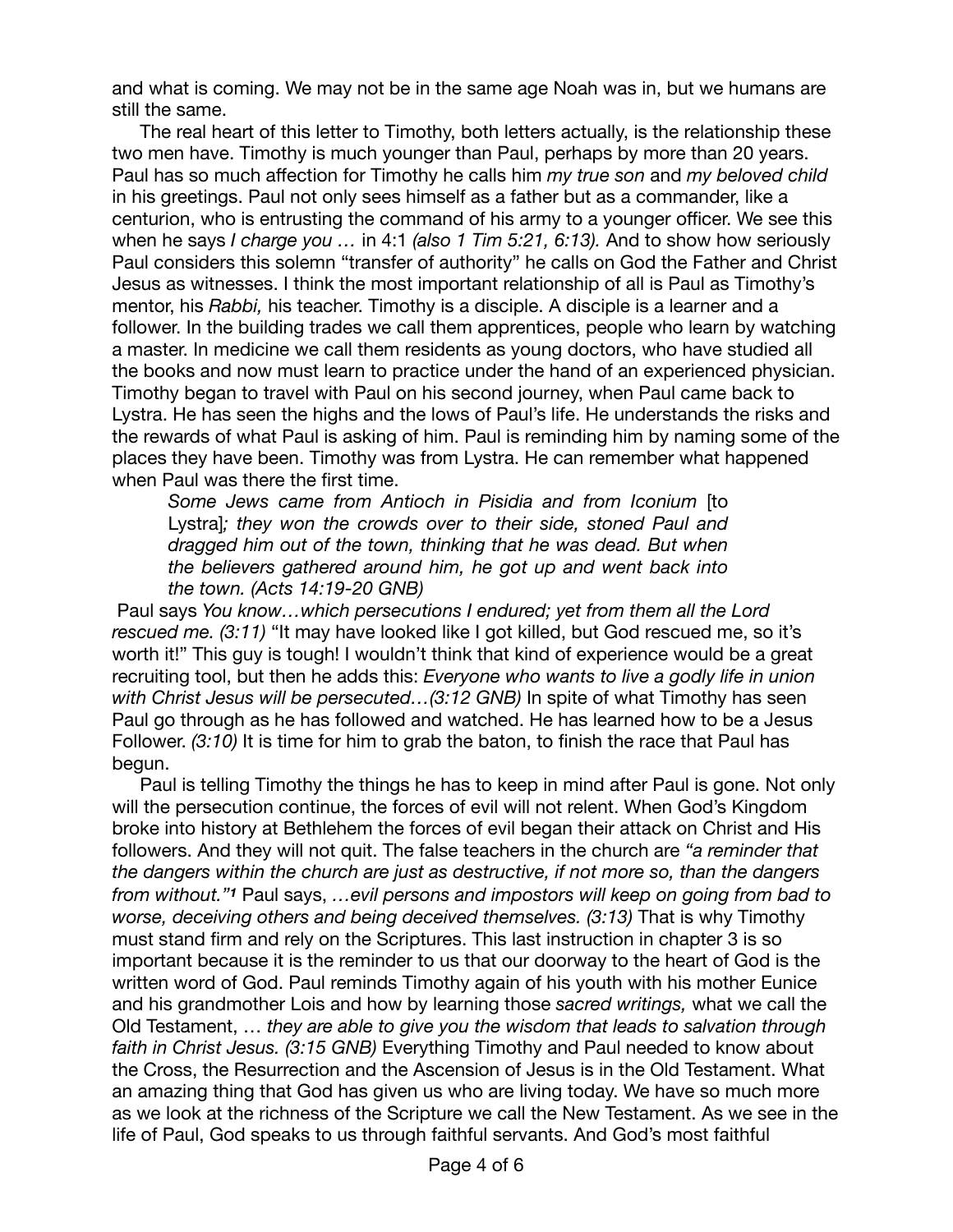servant? His own Son, as the writer of Hebrews tells us, *…in these last days he has spoken to us by his Son (Heb 1:2).* Jesus explains the Father like no one else.

*All Scripture is breathed out by God and profitable for teaching, for reproof, for correction, and for training in righteousness, that the man of God may be complete, equipped for every good work. (3:15-16)* 

I really like the way the ESV translates the word *theopnuestos.* It literally means "God-breathed". Most Bibles have translated it *inspired,* and so we talk about the Bible being "inspired", which it is, but "inspired" has so many other meanings in English and one of them is that the Bible is "inspiring." We often hear "I feel *inspired* when I read the Bible." I am often inspired when I read a Shakespeare play, but I don't believe it is what we call Scripture, or "God-breathed." We all know what breathing is. It is inspiration followed by expiration. Could we say the Bible is "expired"? There are a lot of people who would *love* that translation. "Did you hear? The Bible has *expired*! It's *dead*!" I think they believe that anyway. Do you ever try talking when you are *INspiring?*  No, we speak as we are *EXpiring.* So God is speaking. That is Scripture! His words are "breathed out" and amazing things happen. God *said* in Genesis "Let there BE light." And there was light. God said to John on the island of Patmos "Write down these things in a book." And there was the book of Revelation. See? From beginning to end —all God. I like *breathed out.* 

Having gone down that rabbit hole, we have to come back into the daylight and find out what the Bible is *FOR*. Paul tells us. First, for teaching. There are so many things that have to be explained and magnified so we understand them. It is the first step in understanding God's commands, instructions and promises. Next, reproof, rebuke or correction. The Bible tells us what is wrong with us, not to diminish us, but to help us correct our thinking and our behavior as we walk the road the godliness. The life of faith is a commitment to a relationship with another person, just as in marriage, or in a parent-child relationship. Without correction and reproof there is no growth, and no love. Finally, for training. The Bible is our "discipleship manual." It tells us how this life works, and we can become wise in the ways of God. The book of Proverbs is the starting point in understanding God and the wisdom He gives to us for the asking. In the life of Jesus we get to see that wisdom in action. The teaching, the reproof and the training accomplish a change in our character called righteousness, or to use another word Paul likes, godliness. *…train yourself for godliness for while bodily training is of some value, godliness is of value in every way, as it holds promise for the present life and also for the life to come. (1 Tim 4:7-8)* The righteousness we learn today carries us into our certain future as we walk forward into *the life to come.* The result of our training in godliness looks forward also to a result as we serve in the Church in which Christ has placed us …*that the man of God may be complete, equipped for every good work. (3:17)* Do we ever reach "complete" in this life? Never. It is a journey that ends in that *life to come.* 

The pursuit of godliness, or righteousness, can get us into trouble. And we don't like that. But Jesus said we should be joyful! *Rejoice and be glad, for your reward in heaven is great, for so they persecuted the prophets who were before you. (Mat 5:12)* Paul exhorts Timothy to remain patient and gentle with false teachers because anger and fighting accomplish nothing. While truth is infinitely valuable, so are the people who oppose the truth. A gentle spirit adorns the Gospel better than judgmental denouncements. Jesus has left us here to make the offer of grace and forgiveness.